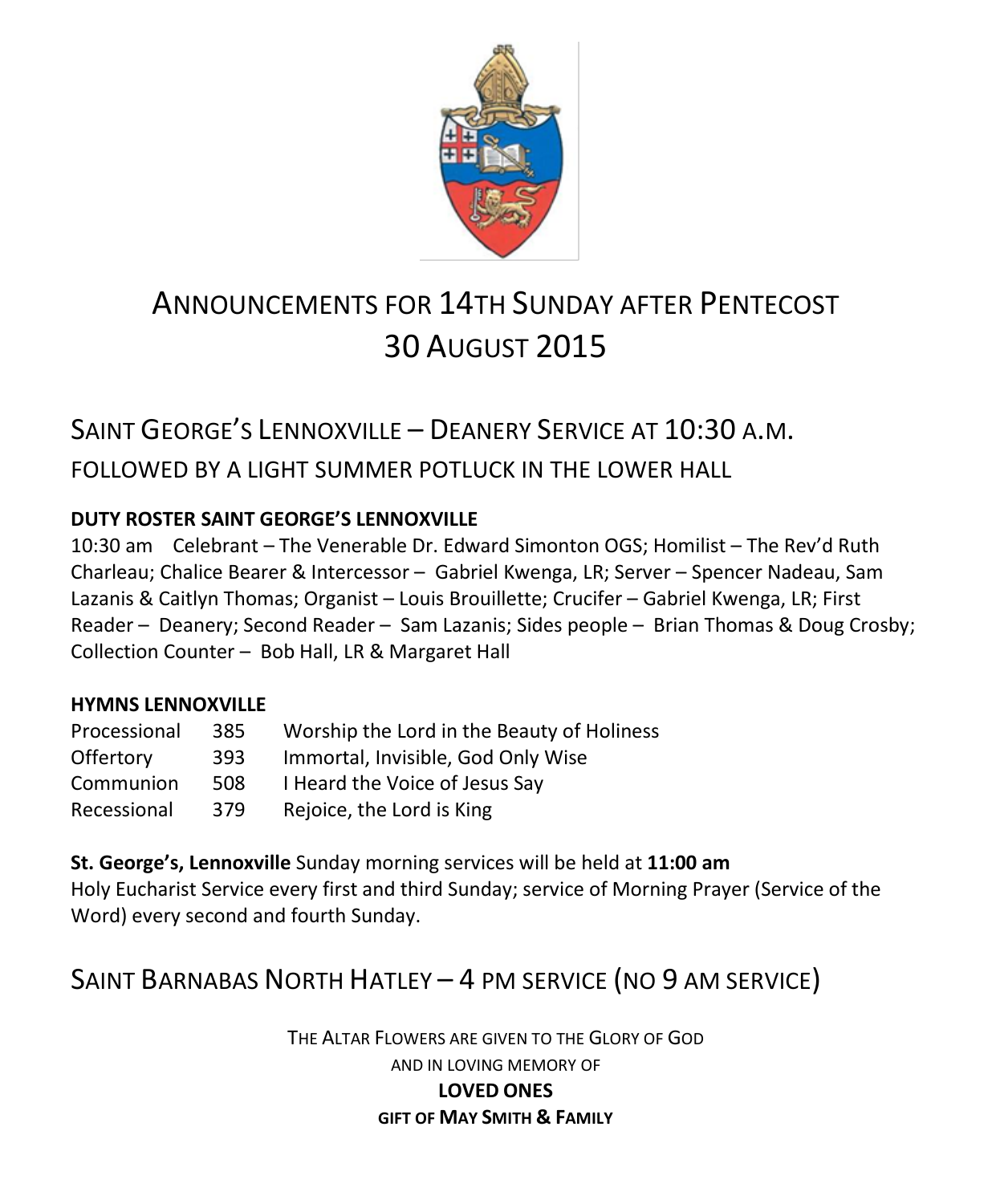**St. Barnabas, North Hatley** Sunday morning services will be held at **9:00 am** Holy Eucharist Service every first and third Sunday; service of Morning Prayer (Liturgy of the Word) every second and fourth Sunday.

In addition to the Morning Prayer Services on the 2<sup>nd</sup> and 4<sup>th</sup> Sundays, there will be a short half hour Eucharist at 4 pm, celebrated by Fr Edward, followed by the Fresh Start Model discussions. These discussions are aimed at helping congregations in transition understand the underlying issues that parishes wrestle with as they attempt to discern future ministry and mission. It is hoped as many members of our congregation as possible will take part in this process of discernment. Everyone will be welcomed openly and their opinions respectfully heard.

### **The following schedule lists the topics of discussion:**

August  $30<sup>th</sup>$  Understanding Power, Influence, Control and Authority in a congregation It is hoped as many members of our congregation will take part in these discussions. Everyone will be welcomed openly and their opinions respectfully heard.

# ON THIS WFFK

### **DEANERY SERVICE AUGUST 30 - TODAY**

The Deanery Service on Sunday, August 30 will be held at 10:30 a.m. at St. George's Lennoxville (84 Queen Street). There will be Sunday School for the children. There will be a light summer potluck in the lower hall after the service.

### **SUNDAY AUGUST 30 – SERVICES CANCELLED TODAY**

NO SERVICES on August 30 in Coaticook, Ayer's Cliff, Hatley.

North Hatley has cancelled the 9 am service; however there will be a 4 pm Eucharist service followed by the Fresh Start Model discussion.

### **CONCERT – LENNOXVILLE**

Dimanche 30 août 2015 au Musée Uplands 15h00 : LEVÉE DE FONDS : Trio Boufill : (clarinettes) avec Stéphane Tremblay, Jean-Yves St-Pierre et Pauline Farrugia (clarinette si bémol et basse).

# SERVICES THIS WEEK

TODAY 9:15 AM EUCHARIST & BAPTISM MAGOG 4 PM SAID EUCHARIST NORTH HATLEY

**10:30 AM** SUNG EUCHARIST LENNOXVILLE – **DEANERY SERVICE**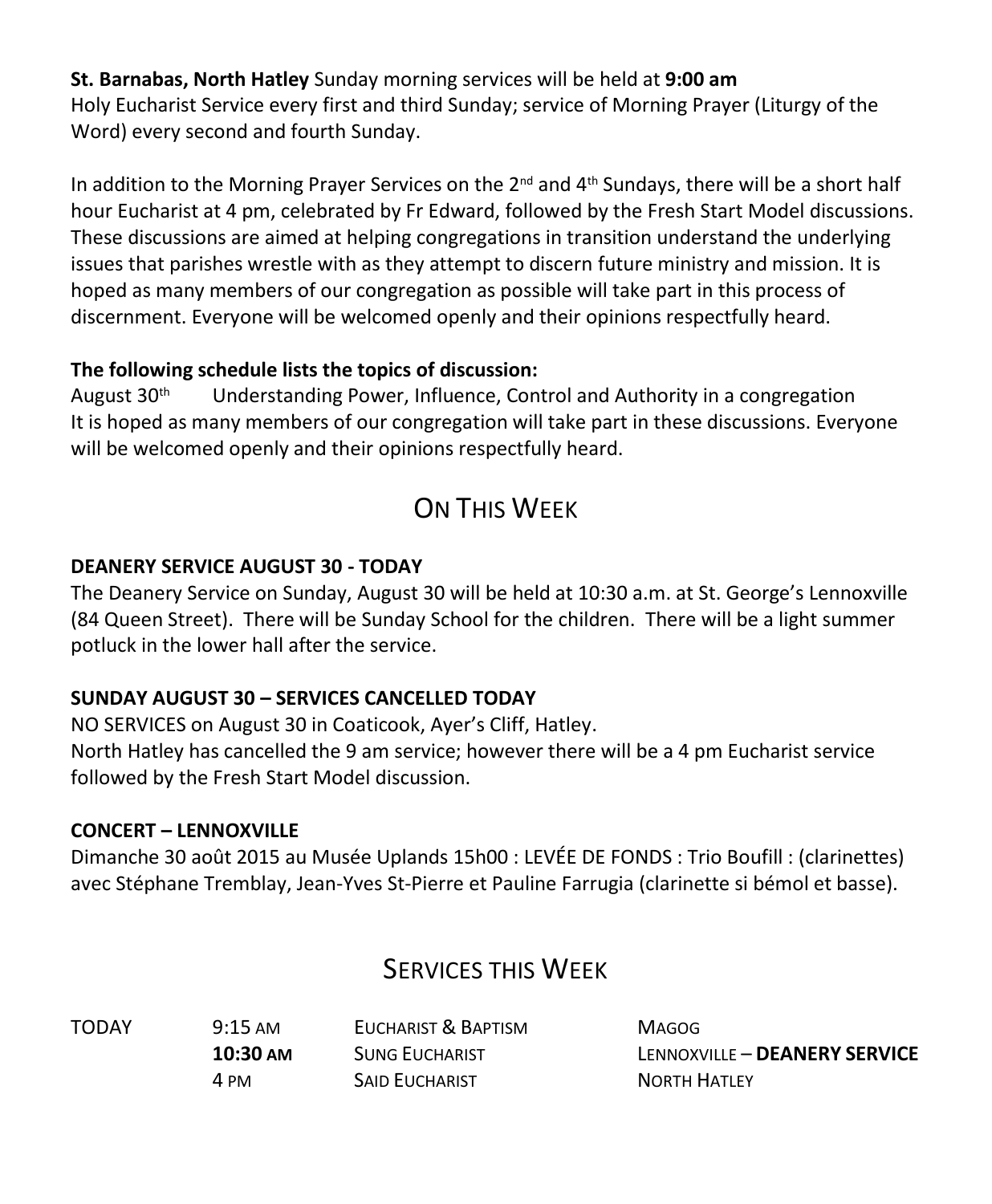| <b>NEXT SUNDAY</b> | 9 AM              | <b>SAID EUCHARIST</b> | <b>NORTH HATLEY</b> |
|--------------------|-------------------|-----------------------|---------------------|
|                    | $9:15 \text{ AM}$ | <b>MORNING PRAYER</b> | <b>MAGOG</b>        |
|                    | 11 AM             | <b>SUNG EUCHARIST</b> | LENNOXVILLE         |

### DEANERY MEETINGS AT ST GEORGE'S LENNOXVILLE

### **DEANERY WORSHIP MINISTRY TEAM**

Meets Tuesday, September 8 at 10:00 – 11:00 am in the Upper Room

### **DEANERY PASTORAL MINISTRY TEAM**

Meets Wednesday, September 9, starting with Eucharist at 6:30 pm in the Upper Room

### **DEANERY MEETING OPEN TO ALL**

There will be a meeting of all the Deanery churches which are members of the team ministry model on Saturday, October 24 at St. George's Lennoxville from 10 am to noon. This will be an information and discussion meeting with an opportunity to ask questions and make suggestions. Treasurers and wardens are expected to attend, but the meeting is open to all interested members of the Deanery.

### UPCOMING EVENTS

### **LENNOXVILLE QUILTERS ANNUAL QUILT SHOW & SALE – LENNOXVILLE**

At St. George's Anglican Church (84 Queen Street, Lennoxville) Friday, September 11 from 10 am – 5 pm Saturday, September 12 from 10 am – 4 pm Admission \$5.00. Refreshments (muffins, cookies, coffee, tea, juice) provided by St. George's Evening ACW and Parish Guild. Hope to see you all there!

### **ST. FRANCIS MANOR – LENNOXVILLE**

There will be a Eucharist service at the St. Francis Manor in Lennoxville on Friday, September 11 at 10 am. All welcome.

#### **SEAFARERS' BOXES**

This is a great time of the year to begin collecting your articles to pack SEAFARERS' BOXES. What an opportunity to share some of our Christmas Joy with someone away from home at that time of the year! The Bus Trip to Quebec City will be on Wednesday, November 4th this year. Please call Kay Hartwell at 819-349-1971 for more info or to reserve a seat on the bus.